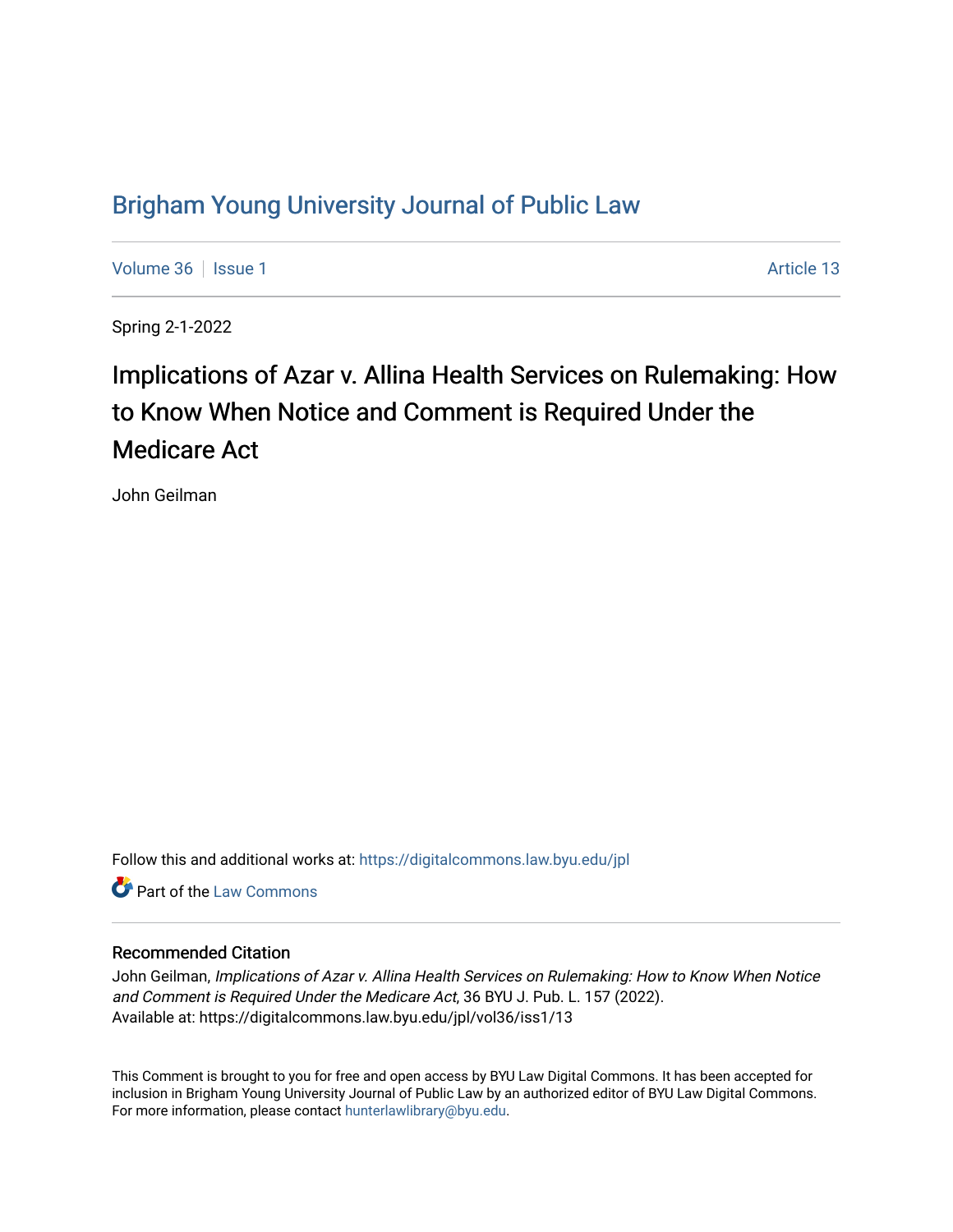### Implications of *Azar v. Allina Health Services* on Rulemaking: How to Know When Notice and Comment is Required Under the Medicare Act

Hell hath no fury

Like a woman scorned or a

Hospital cheated

#### I. INTRODUCTION

In *Azar v. Allina Health Services*, the Supreme Court held in a 7–1 decision that the Department of Health and Human Services ("HHS") could not unilaterally change the reimbursement formula that dictates how much providers are paid for services rendered to individuals covered by Medicare.<sup>1</sup> HHS claimed that it was an interpretive rule change that could be done unilaterally, while the hospitals argued that the Medicare Act required HHS to engage in a notice-and-comment session before making the change.<sup>2</sup> The Supreme Court agreed with the hospitals.<sup>3</sup>

This ruling has caused some serious heartburn for HHS. The result of *Azar v. Allina Health Services* is that more rules promulgated by HHS will need to go through the notice-and-comment process, a process that agencies typically avoid at all costs. Despite HHS' pain, the larger problem is the confusion that has been introduced into the marketplace. As neither hospitals nor HHS are sure what needs to go through the notice-andcomment process, there exists some market uncertainty regarding the efficacy of new rules.

This paper reviews the holding of *Azar v. Allina Health Services*  (hereinafter " $Allina II$ "),<sup>4</sup> looks to previous tests used by courts under the Administrative Procedure Act (APA) to determine whether a rule was

<sup>1. 139</sup> S. Ct. 1804, 1804 (2019).

<sup>2</sup>*. Id.* at 1811.

<sup>3</sup>*. Id.*

<sup>4.</sup> Some papers have begun referring to this decision as *Allina II*, and I have adopted this shorthand. *Allina I*, for those who are curious, is the D.C. Circuit's ruling in a 2014 case involving the 2004 attempt by Medicaid to change the reimbursement formula. *E.g.*, Josh Armstrong, Comment, *Necessary "Procedures": Making Sense of the Medicare Act's Notice-and-Comment Requirement*, 87 U. CHI. L. REV. 2175, 2177 (2020); Lee Nutini, *Supreme Court Will Review Allina II DSH Part C Decision to Resolve Circuit Split on Medicare Rulemaking Requirements*, JDSUPRA (Oct. 9, 2018), https://www.jdsupra.com/legalnews/supreme-court-will-review-allina-ii-dsh-89898/ (last visited Apr. 28, 2021).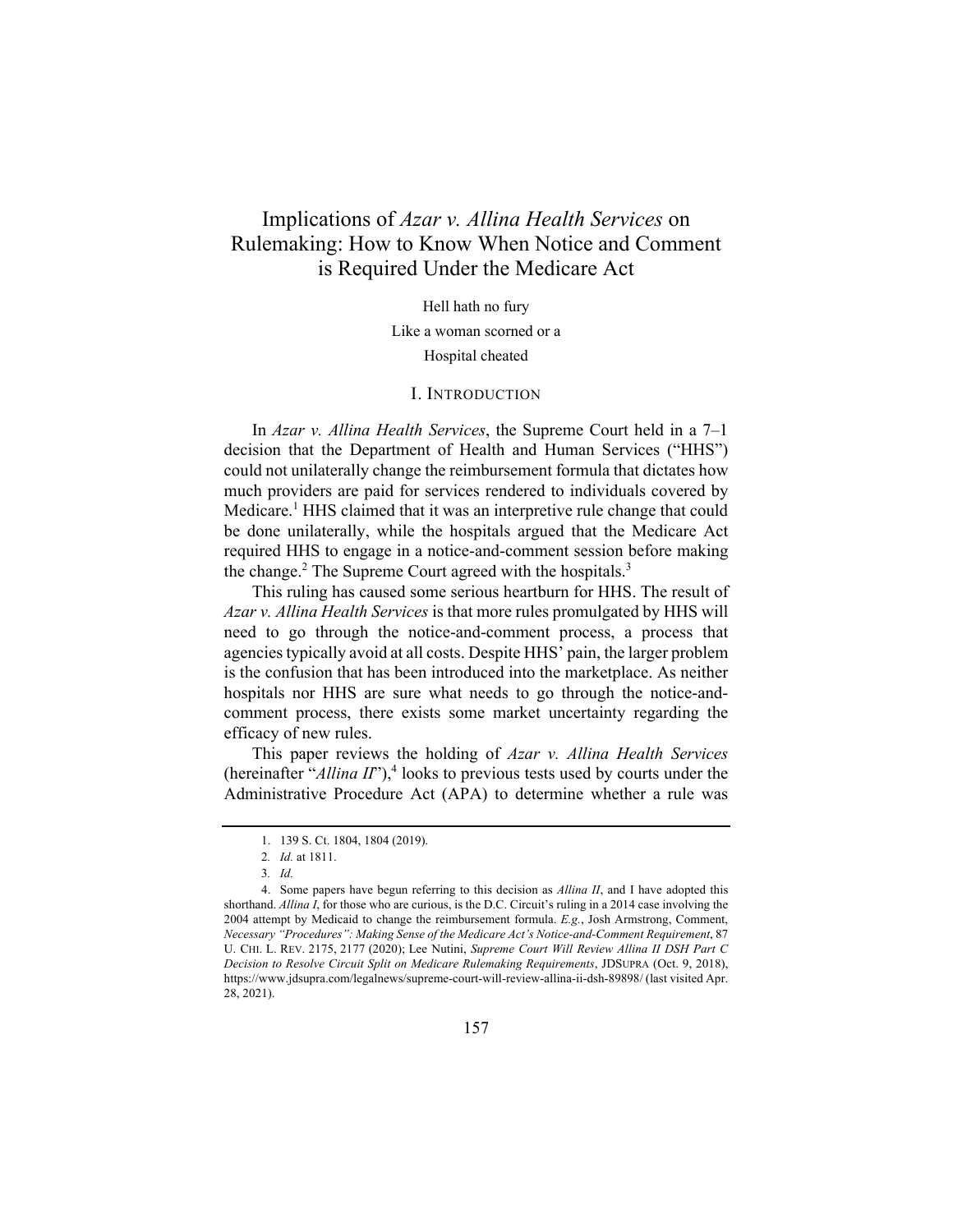substantive or not, examines lower court holdings regarding the substantive boundary under the Medicare Act, and then proposes a test to help hospitals determine whether a rule is substantive in nature and therefore requires the notice-and-comment process.

#### II. THE ADMINISTRATIVE PROCEDURE ACT

As will be shown in the next section, the main principle in *Allina II* is that the Medicare Act is not the same as the APA. Because *Allina II* is so focused on the differences between the Medicare Act and the APA, a quick summary of the history and pertinent requirements under the APA is appropriate.

In 1933 Franklin Roosevelt became President of the United States with a "New Deal" plan that would end the Great Depression through intense regulations<sup>5</sup> and government spending. To implement his plan, he created and relied on new government agencies, headed by his trusty aide James Landis.<sup>6</sup> He created so many new agencies that his critics (and possibly even his supporters) referred to the acronym-bearing entities as an "alphabet soup."7

The New Deal was a massive expansion "of federal agency involvement in people's lives" and "an across-the-board retreat from constitutional doctrines of federalism and separation of powers that had foreclosed the emergence of an activist administrative state."<sup>8</sup> This expansion caused individuals to worry the government had become too powerful and invasive. After a decade of fierce debate over the size and nature of the administrative state, the APA was created, passing unanimously.<sup>9</sup> The APA was designed to regulate the regulators by providing boundaries and safeguards. It reflects the tension between the ideals of an efficient administrative state and an accountable one.

The APA provides multiple methods for agencies to promulgate rules. One such method is referred to as "informal rulemaking."10 Under this

<sup>5.</sup> For example, FDR created various Codes of Fair Competition for industries. These codes were very granular and focused on the smallest industries possible. In one instance, instead of lumping the production of foodstuffs as the "food industry," he would regulate the "poultry industry" specifically. A.L.A. Schechter Poultry Corp. v. United States, 295 U.S. 495, 521 (1935).

<sup>6.</sup> Louis L. Jaffe, *James Landis and the Administrative Process*, 78 HARV. L. REV. 319, 319 (1964).

<sup>7.</sup> TONYA BOLDEN, FDR'S ALPHABET SOUP: NEW DEAL AMERICA, 1932–1939, 36 (2010).

<sup>8.</sup> GARY LAWSON, FEDERAL ADMINISTRATIVE LAW 322 (8th ed. 2019).

<sup>9</sup>*. Id.* at 323.

<sup>10.</sup> Aaron L. Nielson, *In Defense of Formal Rulemaking*, 75 OHIO STATE L.J. 237, 238-39 (2014).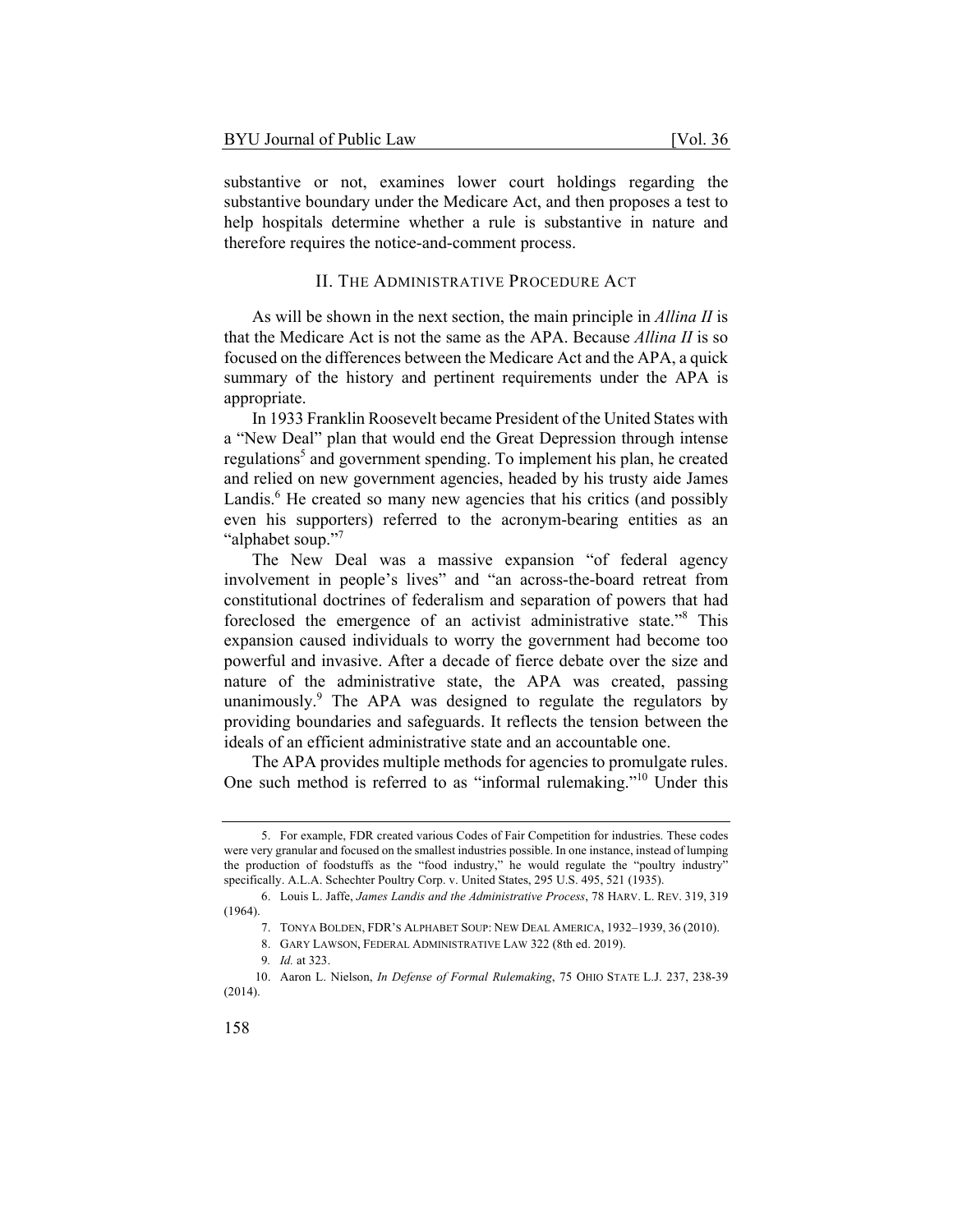method, an agency must publish the proposed rule and give the public time to comment on the proposed rule.<sup>11</sup> As one can imagine, this "notice-andcomment" method of creating rules takes significant time and effort by the agencies.

The APA provides for several exemptions that agencies can use to avoid the notice-and-comment requirements. One such exemption is for "interpretative rules," in which an agency does not need to promulgate a new rule through the notice-and-comment process if its statement is merely interpreting existing rules or statutes.<sup>12</sup> Another exemption is for "rules of agency organization, procedure, and practice."<sup>13</sup> A third exemption is for "general statements of policy" that agencies can give as guidance to regulated parties.<sup>14</sup> Agencies, in their attempts to avoid the notice-and-comment requirements, have often stretched the boundaries of what sort of guidance can be considered to be interpretive, procedural, or a policy statement. Many cases hinge on whether a rule is substantive<sup>15</sup> (thus requiring notice and comment) or is interpretive, procedural, or a policy statement (thus avoiding notice and comment).

Of particular importance is the fact that the APA is only the *default*  for governing agency actions. Statutes can specifically provide for different standards and procedures. Thus, although a statute may require an agency to go through a notice-and-comment procedure, that requirement may be separate from the APA and therefore not governed by APA case law. This distinction is of particular importance in *Allina II*.

#### III. *AZAR V. ALLINA HEALTH SERVICES*

The debate over the line between substantive and nonsubstantive Medicare rules reached the Supreme Court in *Azar v. Allina Health Services* in 2019.<sup>16</sup> The government has traditionally given extra Medicare payments to hospitals that serve low-income patients. The payment amount is determined by the hospital's "Medicare fraction." "The numerator is the time the hospital spent caring for Part-A-entitled patients who were *also* entitled to income support payments under the Social Security Act," while the "denominator is the time the hospital spent caring

<sup>11. 5</sup> U.S.C. § 553.

<sup>12. 5</sup> U.S.C. § 553(b)(3)(A). Interpretative rules are often referred to as "interpretive."

<sup>13</sup>*. Id.*

<sup>14</sup>*. Id.*

<sup>15.</sup> It is worth noting that this paper uses the terms "substantive rules" and "legislative rules" interchangeably.

<sup>16</sup>*. Azar v. Allina Health Services*, 139 S. Ct. 1804, 1804 (2019).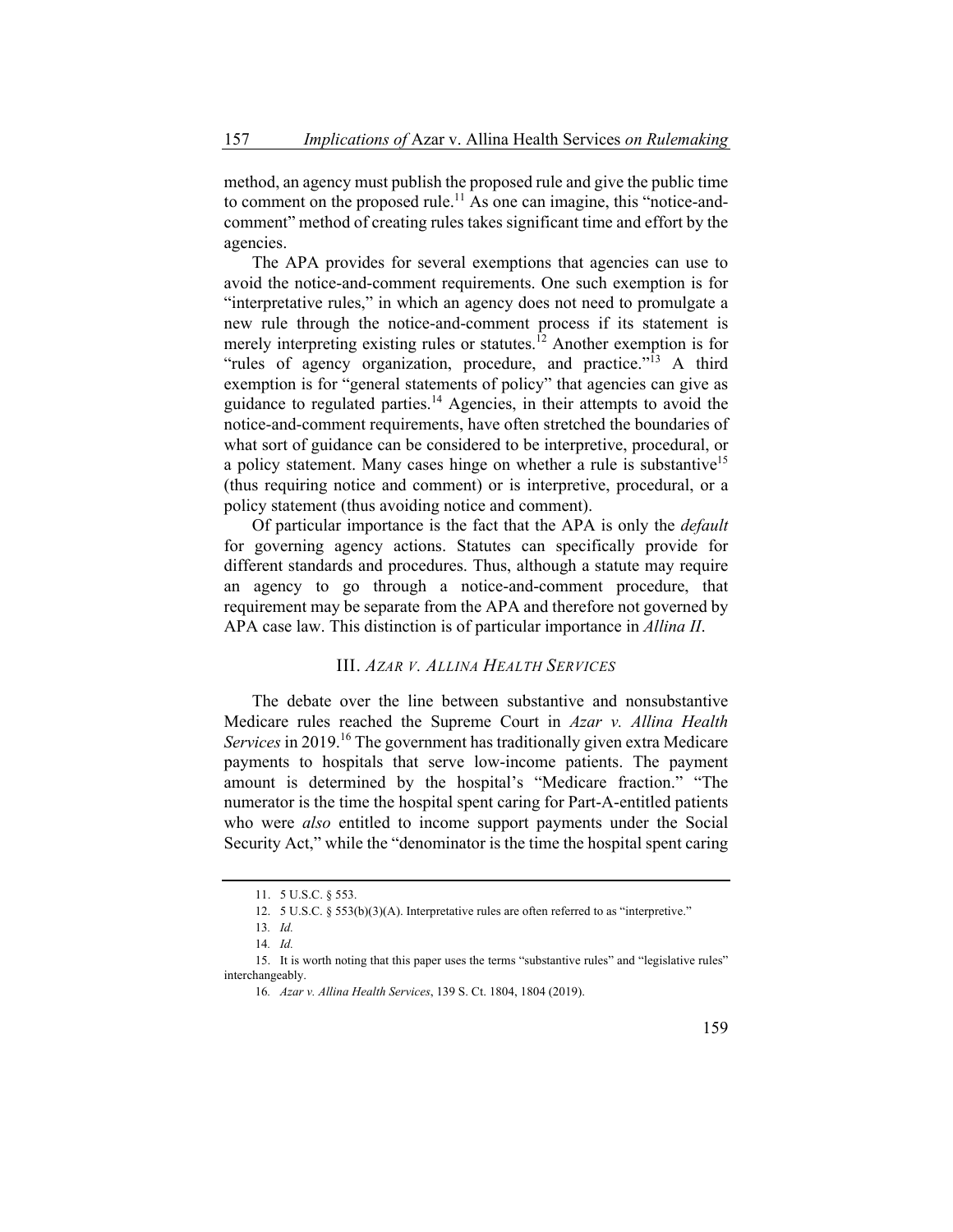As any fifth grader studying fractions could tell you, there are two ways to decrease a fraction—you decrease the numerator or increase the denominator. The government, mindful of the looming insolvency of the Medicare trust fund, $19$  sought to decrease the Medicare fraction and the resulting Medicare payments by increasing the denominator. To increase the denominator, the government tried to include Medicare Part C patients as patients who were entitled to benefits under Medicare Part A. As "Part C enrollees . . . tend to be wealthier than patients who opt for traditional Part A coverage. . . . counting them makes the fraction smaller and reduces hospitals' payments considerably—by between \$3 billion and \$4 billion over a 9-year period, according to the government."<sup>20</sup>

Originally, HHS had not included Part C patients in the Medicare fraction. It promulgated a rule in 2004 that attempted to include them, but the Court of Appeals, D.C. Circuit, vacated that rule.<sup>21</sup> In response to these legal developments, HHS issued a new, still pending rule in 2013 that prospectively would count Part C patients in the Medicare fraction.<sup>22</sup>

The pertinent dispute in *Allina II* arose in 2014, when HHS calculated the Medicare fractions for the 2012 fiscal year.<sup>23</sup> HHS still wanted to decrease costs, but it could not rely on the pending 2013 rule or the vacated 2004 rule.<sup>24</sup> To get around this, the agency "posted on a website a spreadsheet announcing the 2012 Medicare fractions for 3,500 hospitals nationwide and noting that the fractions included Part C patients."25 In response to the change, the hospitals brought this action.

The Supreme Court sided with the hospitals and held that the noticeand-comment process was required. The relevant statutory language that governed the dispute is in 42 U.S.C. § 1395hh(a)(2), which is part of the Medicare Act. It requires the government to provide notice and an

<sup>17</sup>*. Id.* at 1809.

<sup>18</sup>*. Id.*

<sup>19.</sup> Rebecca Pifer, *CBO Finds COVID-19 Puts Medicare Trust Fund Insolvency Just 4 Years Away*, HEALTHCAREDIVE (Sept. 4, 2020) https://www.healthcaredive.com/news/cbo-finds-covid-19 puts-medicare-trust-fund-insolvency-just-4-years-away/584725/ (last visited Mar. 27, 2021).

<sup>20</sup>*. Azar*, 139 S. Ct. at 1809.

<sup>21.</sup> Allina Health Servs. v. Sebelius, 746 F.3d 1102, 1108 (D.C. Cir. 2014).

<sup>22</sup>*. Azar*, 139 S. Ct. at 1810.

<sup>23</sup>*. Id.*

<sup>24</sup>*. Id.*

<sup>25</sup>*. Id.*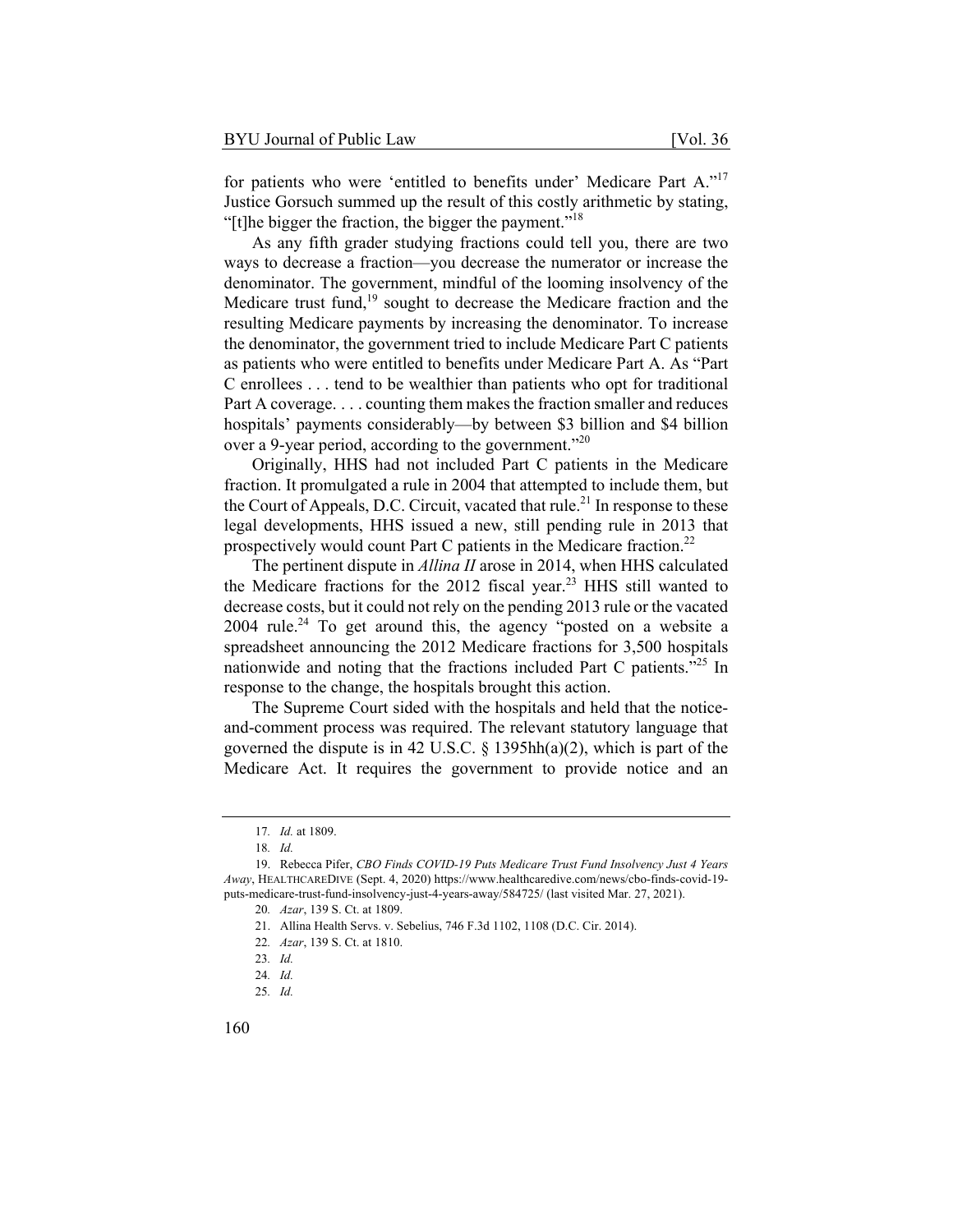opportunity to comment on any "rule, requirement, or other statement of policy . . . that establishes or changes a *substantive legal standard* governing . . . the payment for services."<sup>26</sup>

In defense of its unilateral change, the agency argued that  $(1)$  § 1395hh(a)(2) differentiated substantive legal standards from *interpretive*  legal standards, (2) the change was an interpretive rule, and therefore (3) no notice-and-comment process was required.<sup>27</sup> The hospitals suggested that "the statute means to distinguish a substantive from a *procedural* legal standard."<sup>28</sup> The Supreme Court stated that "[s]everal statutory clues persuade us of at least one thing: The government's interpretation can't be right."29

The Supreme Court determined that the Medicare Act does not use the word "'substantive' in the same way as the APA." "[T]he Medicare Act contemplates that 'statements of policy' like the one at issue here *can* establish or change a '*substantive* legal standard' . . . . . Yet, by definition under the APA, statements of policy are *not* substantive; instead they are grouped with and treated as interpretive rules."<sup>30</sup> Another indication that the Medicare Act does not use the word "substantive" like the APA does is that Congress did not reference the APA's notice-and-comment requirements when it wrote  $\S$  1395hh(a)(2) even though it specifically referenced the APA in other provisions of the Medicare Act.<sup>31</sup>

The majority opinion pointedly declined to glean a meaning out of legislative history that was "ambiguous at best."32 It also refuted the government's policy argument that a broad notice-and-comment requirement would be too onerous, as "the government failed to document any draconian costs associated with notice and comment.<sup>33</sup> The majority notably praised the benefits of the notice-and-comment system, as it provides fair warning to affected parties and "affords the agency a chance to avoid errors and make a more informed decision."<sup>34</sup> The Supreme Court summarized its ruling by stating that,

In the end, all of the available evidence persuades us that the phrase "substantive legal standard," which appears in  $\S$  13955hh(a)(2) and

<sup>26. 42</sup> U.S.C. § 1395hh(a)(2) (emphasis added).

<sup>27</sup>*. Azar*, 139 S. Ct. at 1811.

<sup>28</sup>*. Id.*

<sup>29</sup>*. Id.*

<sup>30</sup>*. Id.*

<sup>31</sup>*. Id.* at 1813.

<sup>32</sup>*. Id.* at 1814.

<sup>33</sup>*. Id.* at 1816.

<sup>34</sup>*. Id.*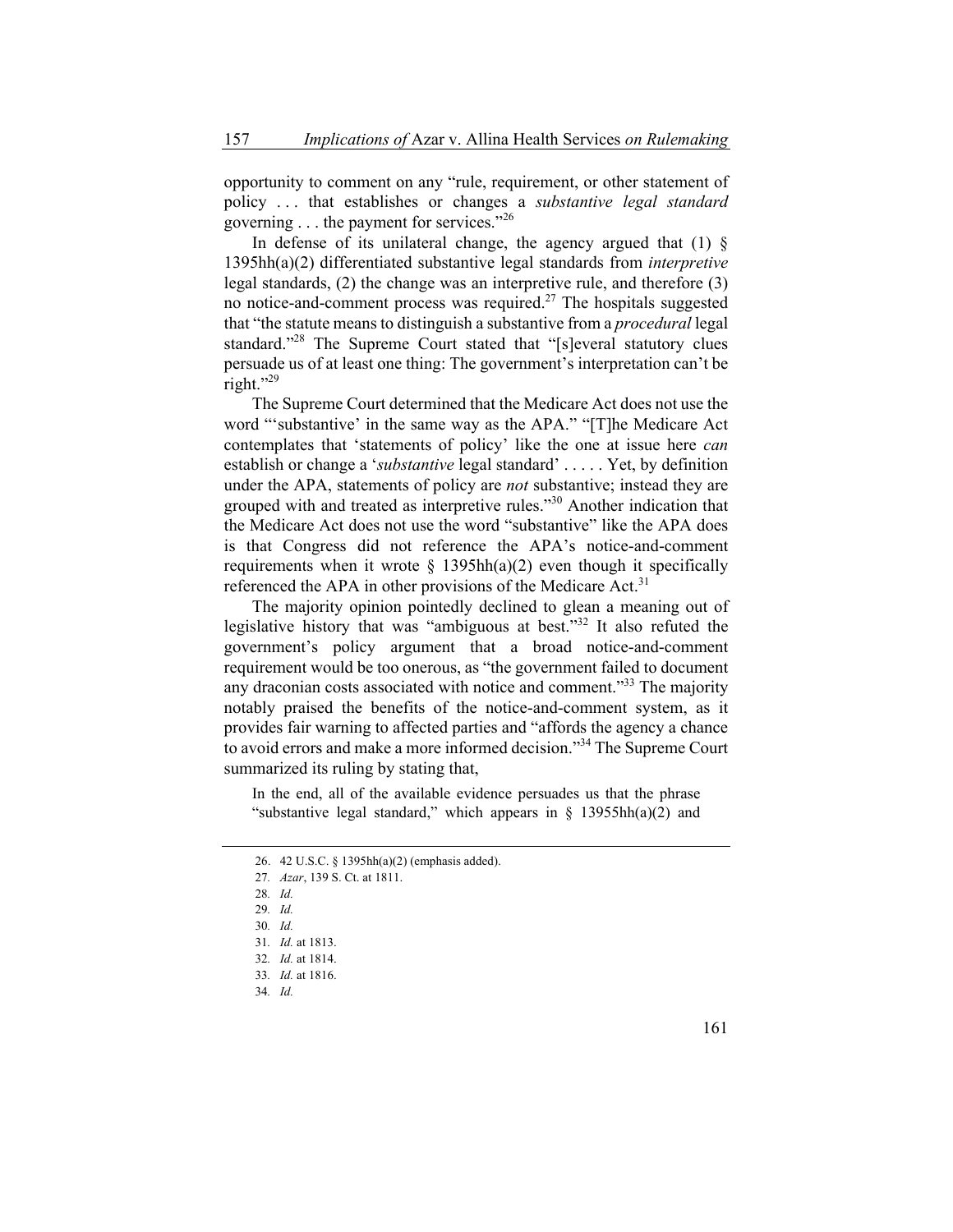apparently nowhere else in the U.S. Code, cannot bear the same construction as the term "substantive rule" in the APA. We need not, however, go so far as to say that the hospitals' interpretation, adopted by the court of appeals, is correct in every particular. To affirm the judgment before us, it is enough to say the government's arguments for reversal fail to withstand scrutiny. Other questions about the statute's meaning can await other cases. The dissent would like us to provide more guidance . . . but the briefing before us focused on the issue whether the Medicare Act borrows the APA's interpretive-rule exception, and we limit our holding accordingly. In doing so, we follow the well-worn path of declining "to issue a sweeping ruling when a narrow one will do."<sup>35</sup>

This case has several implications. First, based on the high praise given to the notice-and-comment process, it is clear that the Supreme Court prefers for HHS to go through the notice-and-comment process as it makes changes.<sup>36</sup> Second, the threshold requirement for an agency action to need the notice-and-comment process is different under the Medicare Act than it is under the APA. Third, the threshold is much lower under the Medicare Act. Fourth, it is unclear how much lower that threshold is. Indeed, the Supreme Court specifically declined to give a bright line standard, or any standard at all, as to when notice and comment is required. Fifth, while the Supreme Court stated that the line between substantive and interpretive rules under the Medicare Act does not track the boundary in the APA, it did not state whether the Medicare Act similarly rejected the APA boundary between substantive and procedural rules. $37$ 

#### IV. PRIOR METHODS OF DETERMINING WHEN RULES REQUIRE NOTICE AND COMMENT

#### *A. APA Cases*

With the unmooring of the Medicare Act from the APA's boundary between substantive and interpretive rules, parties involved in the Medicare industry are left with a vaguer standard to determine when notice and comment is needed. A quick review<sup>38</sup> of methods lower courts have used to determine what an interpretive rule or policy statement is under

<sup>35</sup>*. Id.* at 1814 (quoting McWilliams v. Dunn, 137 S. Ct. 1790, 1800 (2017)).

<sup>36</sup>*. Id.* at 1816.

<sup>37</sup>*. Id.* at 1811.

<sup>38.</sup> The complexity of these cases cannot be understated, and the following case summaries have deliberately sacrificed some completeness for parsimony, as the purpose of this paper is to give suggestions about what hospitals can do in the future, not to contain an exhaustive treatise on interpretive rules under the APA.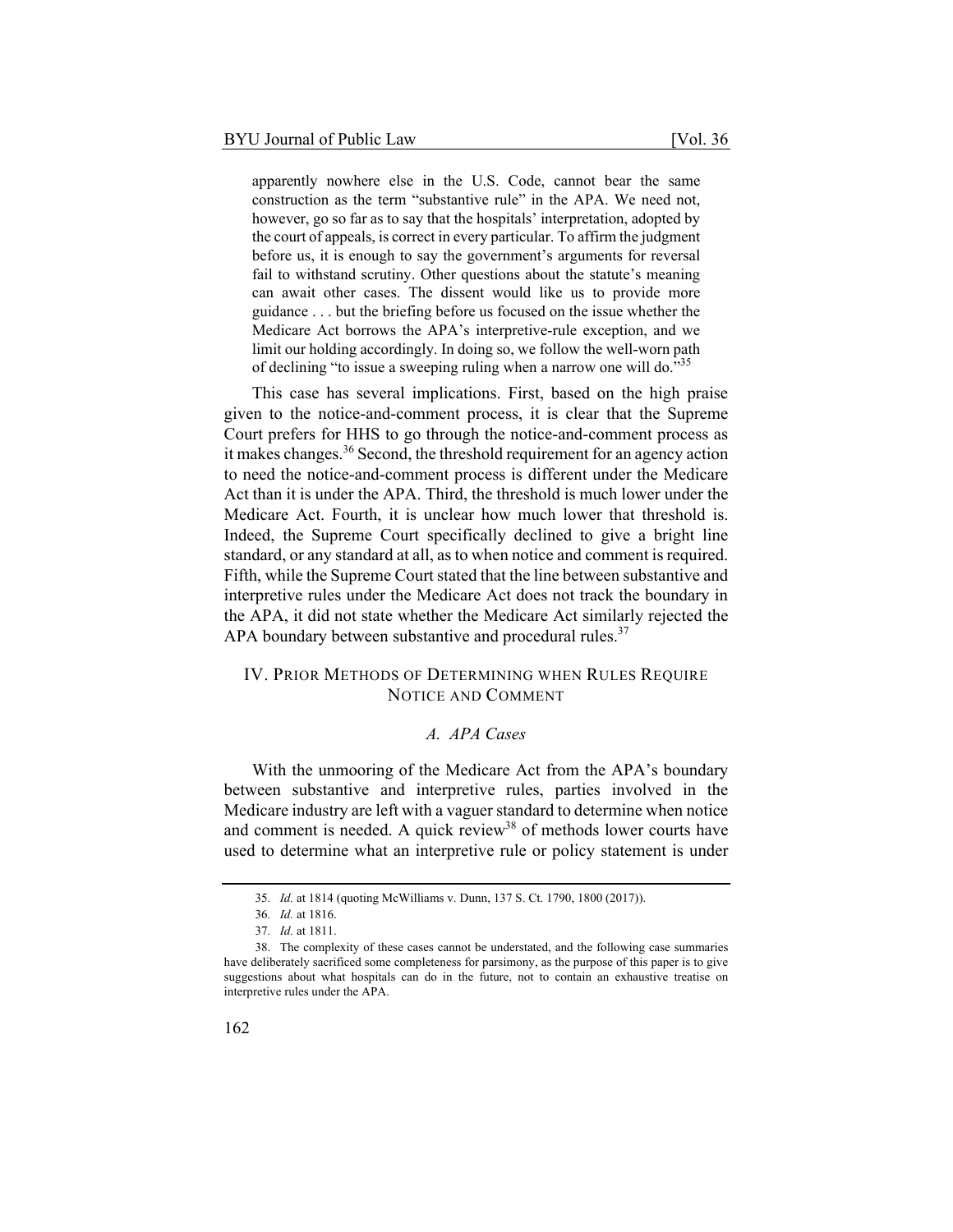the APA provides context and guidance as to what sort of standards hospitals and the HHS should rely on going forward when interpreting the Medicare Act.

It is worth noting that the Supreme Court has not issued a standard, either under the APA or the Medicare Act, regarding whether a rule is substantive, interpretive, or a statement of policy. In 2015 the Court pointedly declined to "wade into that debate."<sup>39</sup> The Court only stated "that the critical feature of interpretive rules is that they are 'issued by an agency to advise the public of the agency's construction of the statutes and rules which it administers."<sup>40</sup> This definition does not give much aid in divining whether a rule is interpretive or not. As such, the lower courts have invented multiple tests in attempts to solve this problem.

The "legal effects" test was used in *Pacific Gas & Electric Co. v. FPC* by the United States Court of Appeals for the D.C. Circuit ("D.C. Circuit") to determine whether the notice-and-comment procedure should have been used by the Federal Power Commission when it made its decision as to which customers would be given higher priority to receive natural gas in the event of a shortage.<sup>41</sup> The court held that notice and comment was not required. The court described the difference between a substantive rule and a general statement of policy by holding that "[a] properly adopted substantive rule establishes a standard of conduct . . . . A general statement of policy, on the other hand, does not establish a 'binding norm.' It is not finally determinative of the issues or rights to which it is addressed."42 The legal effects test was not without flaws. Professor Gary Lawson pointed out that because regulated parties go to great lengths to comply with agency policy statements, the "*practical effect* of such rules on regulated parties may be hard to distinguish from the practical effect of legislative rules." $43$  This test is still in use. $44$ 

In *American Mining Congress v. Mine Safety & Health Administration*, Judge Williams created a new variant of the legal effects test with his own four-prong test. While Judge Williams later changed this

<sup>39.</sup> Perez v. Mortg. Bankers Ass'n, 575 U.S. 92, 96 (2015).

<sup>40</sup>*. Id.* at 97 (quoting Shalala v. Guernsey Mem'l Hosp*.*, 514 U.S. 87, 99 (1995)).

<sup>41.</sup> Pac. Gas & Elec. Co. v. Fed. Power Comm'n, 506 F.2d 33, 38 (D.C. Cir. 1974).

<sup>42</sup>*. Id.* at 38 (quoting Reginald Parker, *The Administrative Procedure Act: A Study in Overestimation*, 60 YALE L.J. 581, 597–98 (1951)).

<sup>43.</sup> LAWSON, *supra* note 8, at 446.

<sup>44</sup>*. Id.* at 447 n.43.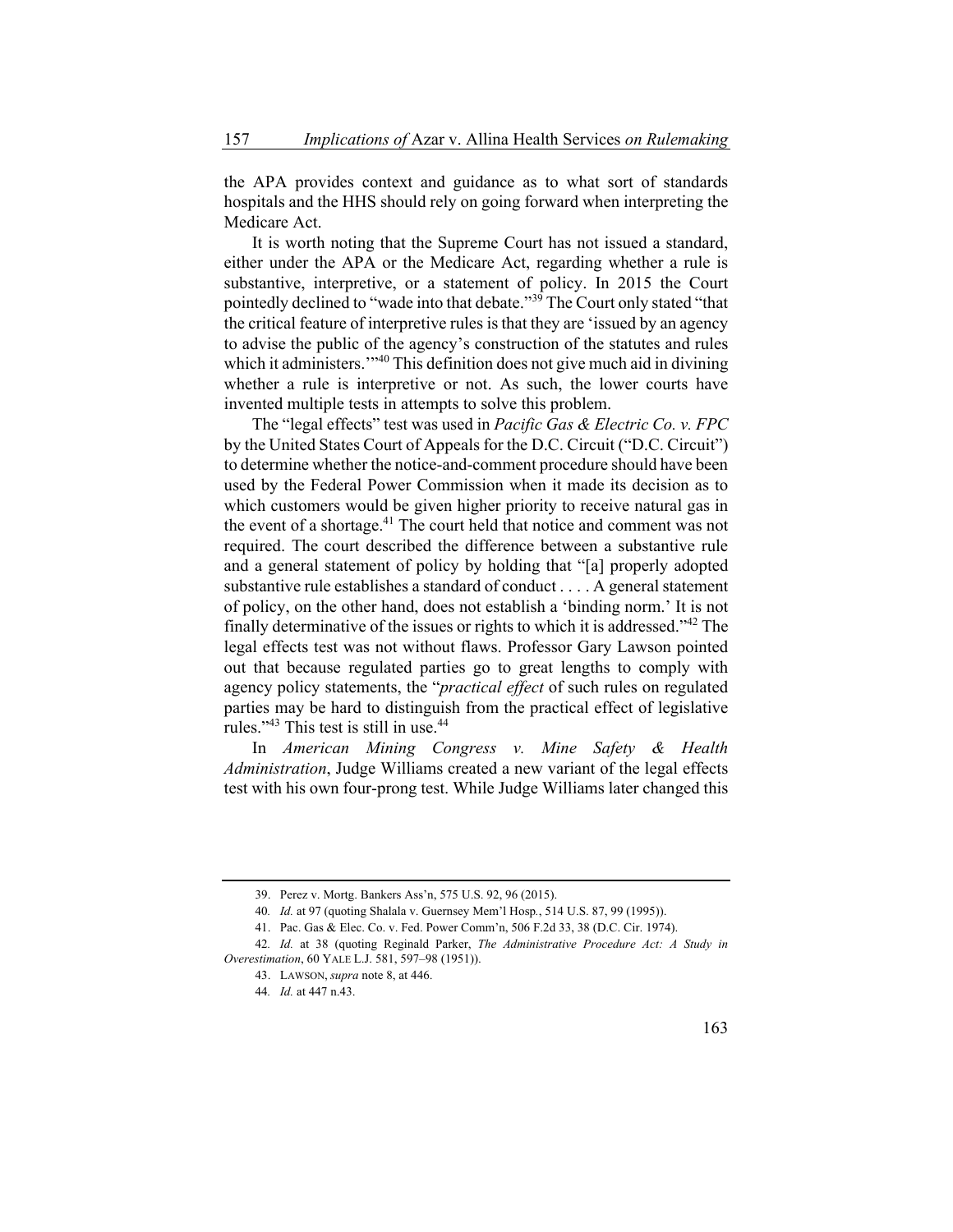four-part test by eliminating the second prong,<sup>45</sup> the original test he used is still instructive. He wrote,

Accordingly, insofar as our cases can be reconciled at all, we think it almost exclusively on the basis of whether the purported interpretive rule has "legal effect", which in turn is best ascertained by asking (1) whether in the absence of the rule there would not be an adequate legislative basis for enforcement action or other agency action to confer benefits or ensure the performance of duties, (2) whether the agency has published the rule in the Code of Federal Regulations, (3) whether the agency has explicitly invoked its general legislative authority, or (4) whether the rule effectively amends a prior legislative rule. If the answer to any of these questions is affirmative, we have a legislative, not an interpretive rule.<sup>46</sup>

Another test used was the "substantial impact" test, which mainly asked "whether the agency action had an impact on the rights and interests of private parties."<sup>47</sup> The substantial impact test was widely used as a way to stop agencies from circumventing the legal effects test.<sup>48</sup> However, the Supreme Court decision in *Vermont Yankee Nuclear Power Corp. v. Natural Resources Defense Council*49 was widely read as a rejection of the substantial impact test, and the test is no longer used. $50$ 

The venerable Judge Laurence Silberman in *United States Telephone Association v. FCC* (D.C. Cir.) used the "impact on agencies" test to determine that the FCC had unlawfully created its forfeiture standards.<sup>51</sup> The impact on agencies test focused on whether the agency was bound to its alleged policy statement.<sup>52</sup> The court held that the agency was bound to its alleged policy statement, as the agency had departed from the policy only once in over 300 cases.<sup>53</sup> The court held that this reliance was conclusive evidence that the alleged policy statement was actually a substantive rule.<sup>54</sup> In short, the agency was too bound by its own policy for the rule to be anything but substantive.

In *Syncor International Corp. v. Shalala*, the D.C. Circuit applied the *American Mining* legal effects test but with a strong emphasis on the third

<sup>45.</sup> Thomas J. Fraser, *Interpretive Rules: Can the Amount of Deference Accorded Them Offer Insight into the Procedural Inquiry?*, B.U. L. REV. 1303, 1315 (2010).

<sup>46.</sup> Am. Mining Cong. v. Mine Safety & Health Admin., 995 F.2d 1106, 1112 (D.C. Cir. 1993).

<sup>47.</sup> Cabais v. Egger, 690 F.2d 234, 237 (D.C. Cir. 1982).

<sup>48.</sup> LAWSON, *supra* note 8, at 446.

<sup>49. 98</sup> S.Ct. 1197 (1978).

<sup>50.</sup> LAWSON, *supra* note 8, at 447.

<sup>51.</sup> United States Tel. Ass'n v. FCC, 28 F.3d 1232, 1236 (D.C. Cir. 1994).

<sup>52</sup>*. Id.* at 1234.

<sup>53</sup>*. Id.* at 1235.

<sup>54</sup>*. Id.*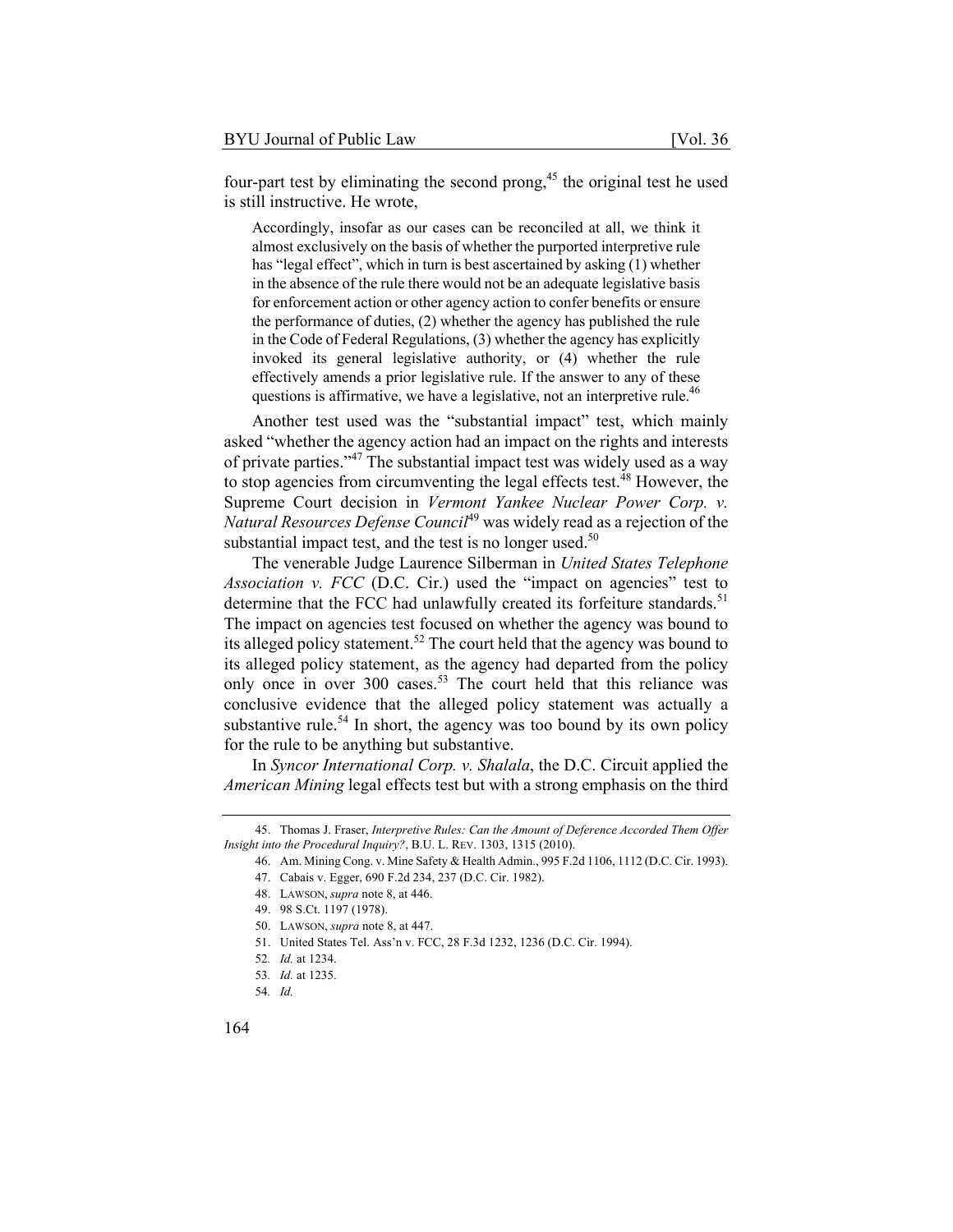prong—whether the agency has explicitly invoked its general legislative authority.<sup>55</sup> The court held that the FDA should have gone through the notice-and-comment procedure because its alleged interpretive rule "does not purport to construe any language in a relevant statute or regulation."<sup>56</sup> The alleged interpretive rule could not be interpretive because it was not interpreting anything at all—the only regulation it had relied on for its "interpretation" was the FDA's general power to regulate the industry.<sup>57</sup>

#### *B. Medicare Act Cases*

A few recent cases involving interpretive rules under the notice-andcomment requirements in the Medicare Act similarly prove instructive. In 2017 the D.C. Circuit held in *Clarian Health West, LLC v. Hargan* that the Medicare Act did not require HHS to go through the notice-and-comment process for a 2010 manual that included instructions for the reconciliation selection criteria for outlier payments.<sup>58</sup> The court concluded that the manual instructions embody a general statement of policy, not a legislative rule, and consequently did not need to be made through the notice-andcomment process. The court summarized its test as follows:

Our case law sets out "two lines of inquiry" to guide the determination of whether an action constitutes a legislative rule or a general statement of policy. "One line of analysis considers the effects of an agency's action, inquiring whether the agency has '(1) impose[d] any rights and obligations, or (2) genuinely [left] the agency and its decisionmakers free to exercise discretion.'" The second "looks to the agency's expressed intentions," including "consideration of three factors: '(1) the [a]gency's own characterization of the action; (2) whether the action was published in the Federal Register or the Code of Federal Regulations; and (3) whether the action has binding effects on private parties or on the agency.'" As we have noted, the two lines of analysis overlap at the inquiry into whether the action has binding effect, and we have consistently emphasized that this factor is the most important.<sup>59</sup>

In 2019 the District Court for the D.C. Circuit heard *Select Specialty*  Hospital-Denver, Inc. v. Azar.<sup>60</sup> Without undergoing the notice-andcomment process, the Center for Medicare and Medicaid Services

<sup>55.</sup> Syncor Int'l Corp. v. Shalala, 127 F.3d 90, 95 (D.C. Cir. 1997).

<sup>56</sup>*. Id.*

<sup>57</sup>*. Id.*

<sup>58.</sup> Clarian Health W., LLC v. Hargan, 878 F.3d 346, 349 (D.C. Cir. 2017).

<sup>59</sup>*. Id.* at 357 (citations omitted).

<sup>60.</sup> Select Specialty Hosp.-Denver, Inc. v. Azar, 391 F. Supp. 3d 53 (D.D.C. 2019).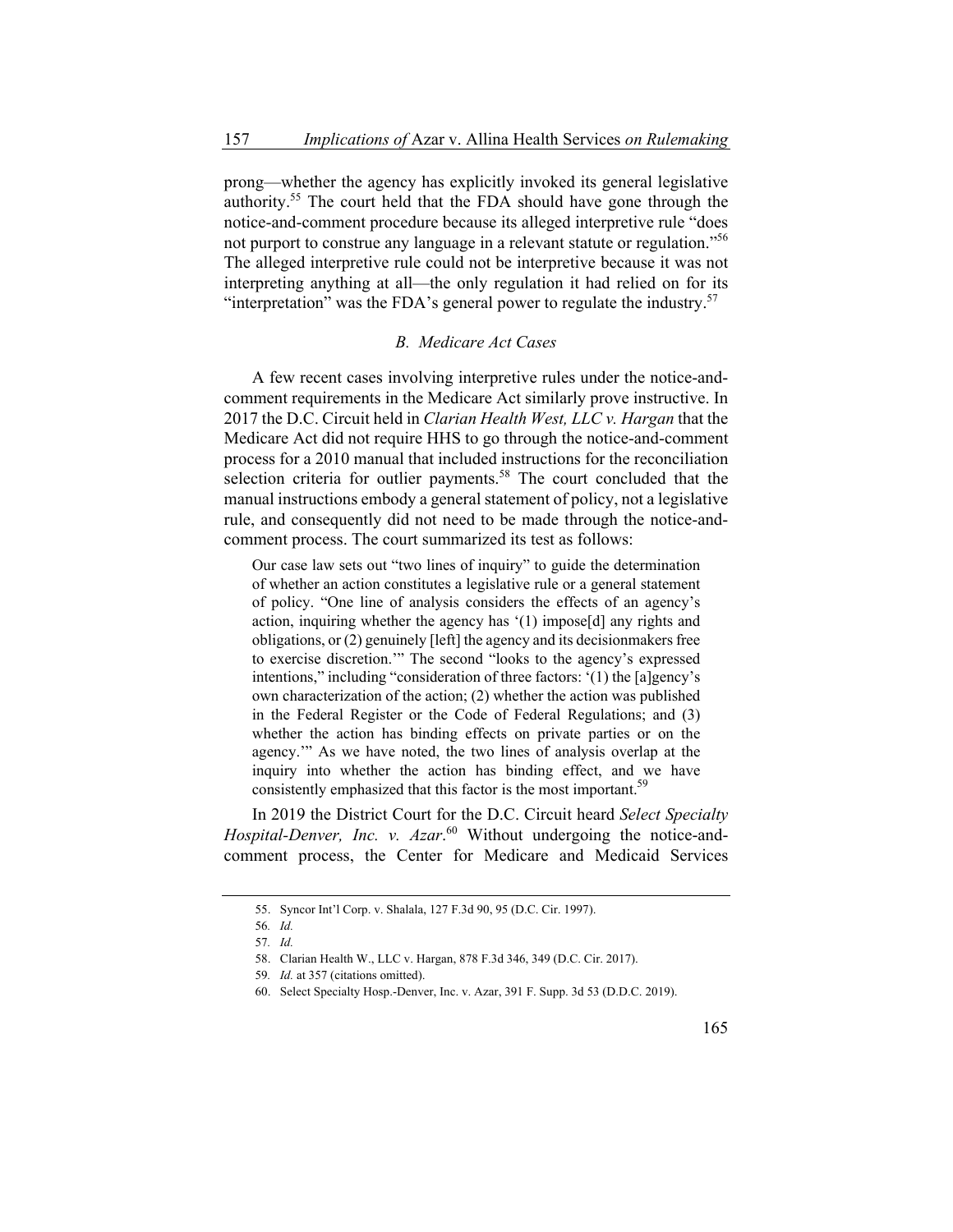("CMS"), an agency within HHS, began requiring hospitals to obtain a State Remittance Advice (basically, a form from the state Medicaid program) and submit it before filing for "reimbursement for dual-eligible patients' bad debt."61 The court acknowledged that this resembled an administrative or procedural requirement, especially considering that it did not change the amount of money owed to providers.<sup>62</sup> However, the court held that it was a substantive change, like the change in *Allina II*, because "CMS changed not just the steps that existing LTCHs must take, vis-à-vis CMS, to be reimbursed, but also changed whether such entities must form contracts with third parties, the state Medicaid programs."63 Because this "essentially changed the eligibility criteria for reimbursement" by "requiring provider participation in the state Medicaid program," it was deemed a substantive change.<sup>64</sup> The court concluded that this was the sort of "bureaucratic nightmare" that Congress likely sought to avoid by

The third case that provides another data point for drawing the interpretive rule boundary line is *Polansky v. Executive Health Resources,*  Inc.<sup>66</sup> The District Court of Pennsylvania directly adopted the D.C. Circuit's definition of a substantive legal standard as "a standard that creates, defines, and regulates the rights, duties, and powers of parties," which was the standard that the "Supreme Court stated it was neither adopting nor rejecting."67 The court tried to reconcile the decisions made by the D.C. Circuit in *Allina II* and *Clarian* by stating that

enacting the notice-and-comment requirements of the Medicare Act.<sup>65</sup>

If a policy affects the right to, or amount of reimbursement, it is more likely to be deemed a "substantive legal standard" . . . . [I] f a policy does not affect the authority of CMS, but simply provides instructions for enforcement, it is more likely not to be characterized as a "substantive legal standard."<sup>68</sup>

67*. Id.* at 934 (quoting Allina Health Servs. v. Price, 863 F.3d 937, 943 (D.C. Cir. 2017)).

<sup>61</sup>*. Id.* at 68.

<sup>62</sup>*. Id.*

<sup>63</sup>*. Id.* at 69.

<sup>64</sup>*. Id.*

<sup>65</sup>*. Id.* at 70.

<sup>66.</sup> Polansky v. Exec. Health Res., Inc., 422 F. Supp. 3d 916 (E.D. Pa. 2019).

<sup>68</sup>*. Id.* at 934–35.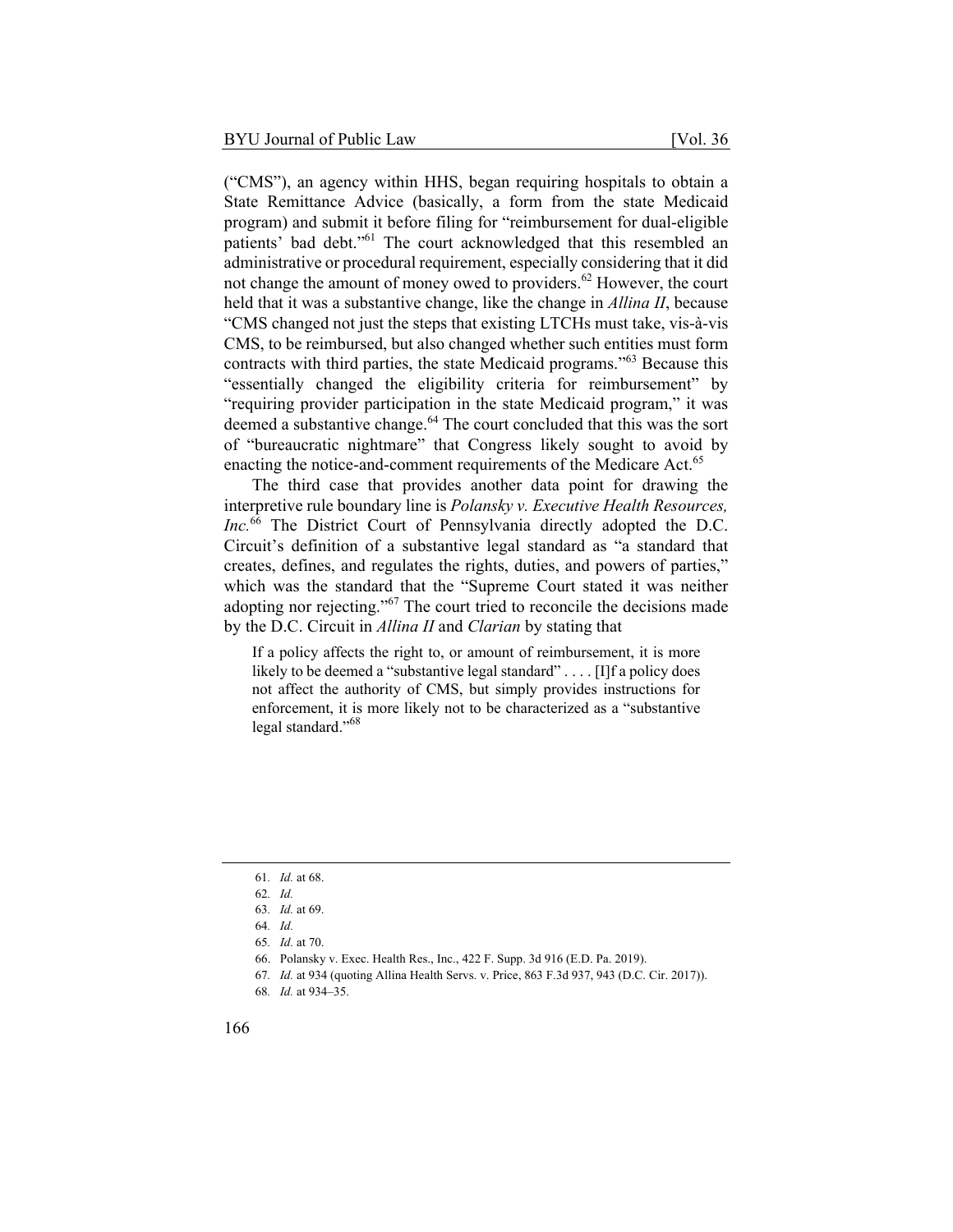#### V. SUGGESTIONS FROM THE ACADEMIC COMMUNITY

One of the most thorough articles on *Allina II* is a law review article by Josh Armstrong, a J.D. candidate at the University of Chicago.<sup>69</sup> He argues that courts should clarify the distinction between substantive and nonsubstantive rules by looking to existing case law regarding the APA's *procedural* exemption to notice-and-comment rules. He argues that this reading would bring immediate clarity and would likely be acceptable "as *Allina [II]* never expressly rules out the possibility that the Medicare statute in effect borrows that exemption."<sup>70</sup>

His argument is not without flaws. First, the Medicare Act does not cross-reference the procedural rule exemption in the  $APA.<sup>71</sup>$  Mr. Armstrong does provide several possible reasons that the drafters of the Medicare Act chose not to make this cross-reference, such as the fact that the APA notice-and-comment provision is defined in negative language to which rules are not subject, while the Medicare Act is framed with positive language (to which rules *are* subject).72 However, in *Allina II*, the Supreme Court found the lack of a cross-reference to the APA's interpretive exemption to be significant evidence that the line between substantive and interpretive rules was different in the Medicare Act than in the  $APA$ .<sup>73</sup> As such, despite Mr. Armstrong's good reasons, the lack of a cross-reference to the interpretive rule exemption would presumably again signal to the Court that the APA procedural exemption was not to be strictly borrowed in the Medicare Act. Second, Mr. Armstrong's underlying assumption is that the notice-and-comment requirements are a "burden."74 The Supreme Court clearly feels differently, as it has held that the notice-and-comment process "affords the agency a chance to avoid errors and make a more informed decision."75 As such, it is likely that the Supreme Court would not approve a wholesale adoption of the APA procedural exemption given that it prefers for Medicare, "a program where even minor changes to the agency's approach can impact millions of people and billions of dollars in ways that are not always easy for regulators to anticipate," to have a tighter

<sup>69.</sup> Josh Armstrong, Comment, *Necessary "Procedures": Making Sense of the Medicare Act's Notice-and-Comment Requirement*, 87 U. CHI. L. REV. 2175 (2020).

<sup>70</sup>*. Id.* at 2178.

<sup>71</sup>*. Id.* at 2201.

<sup>72</sup>*. Id.*

<sup>73.</sup> Azar v. Allina Health Servs., 139 S. Ct. 1804, 1813 (2019).

<sup>74.</sup> Armstrong, *supra* note 69, at 2185, 2211.

<sup>75</sup>*. Azar*, 139 S. Ct. at 1816.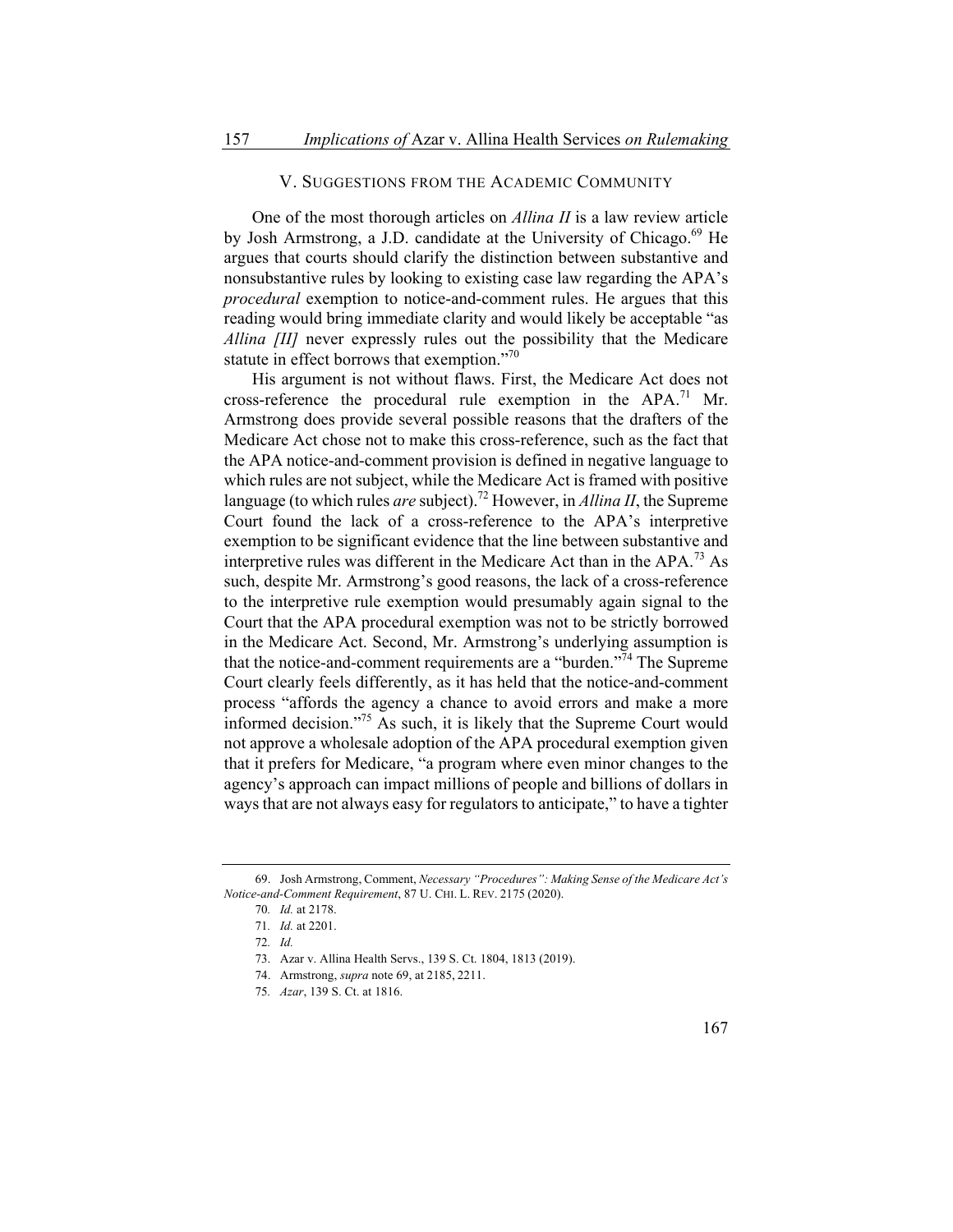regulatory leash.76 It seems more likely that the Supreme Court would rule similarly to *Allina II* and hold that the procedural rule exemption to notice and comment under the Medicare Act is a higher bar to clear than it is under the APA.

Two other academics, Allison Cohen and Tesch West, speculate that the pre-*Allina II* case *Clarian Health West, LLC v. Hargan* gives an indication as to how the Supreme Court might rule in future cases.<sup>77</sup> Cohen and West speculate that the difference in how the D.C. Circuit ruled in *Allina II* (ruling that the payment changes required notice and comment) and in *Clarian* (holding that notice and comment was not required)

seems to be whether the agency's action (i) creates a new legal standard affecting payment, benefits, or eligibility that was not articulated in and cannot be reasonably derived from a prior rule that has gone through notice-and-comment rulemaking (*Allina [II]*) or (ii) simply explains how to apply an existing legal standard that already has gone through noticeand-comment rulemaking (*Clarian*).78

Their prediction is that in the future,

If a policy or manual guidance cannot be directly derived from a statute or prior regulation, but establishes or changes Medicare payment, scope of benefits, or eligibility, there is a strong argument that it should fall under the Medicare Act's notice-and-comment requirements, even if it could be exempt as an interpretive rule under the APA's rulemaking requirements.<sup>79</sup>

This article, while brief, is very cogent. *Clarian* was decided by the D.C. Circuit, the same circuit court whose ruling was affirmed in *Allina II*. Because the D.C. Circuit was correct in the boundary line in *Allina II*<sup>80</sup> and is typically viewed as the second most important court in the United States,<sup>81</sup> *Clarian* carries significant predictive value. The distinctions drawn by Cohen and West seem reasonable and do offer some predictive value.

<sup>76</sup>*. Id.*

<sup>77.</sup> Allison Cohen & Tesch West, *Supreme Court Holds that Under the Medicare Act Certain CMS Policy Statements Require Notice-and-Comment Rulemaking*, 21 J. HEALTH CARE COMPLIANCE 55, 57 (2019).

<sup>78</sup>*. Id.* at 57–58.

<sup>79</sup>*. Id.* at 59.

<sup>80</sup>*. Azar*, 139 S. Ct. at 1805.

<sup>81.</sup> Aaron L. Nielson, *D.C. Circuit Review—Reviewed: The Second Most Important Court?*, YALE J. ON REGUL.: NOTICE & COMMENT (Sep 4, 2015), https://www.yalejreg.com/nc/d-c-circuitreview-reviewed-the-second-most-important-court-by-aaron-nielson/.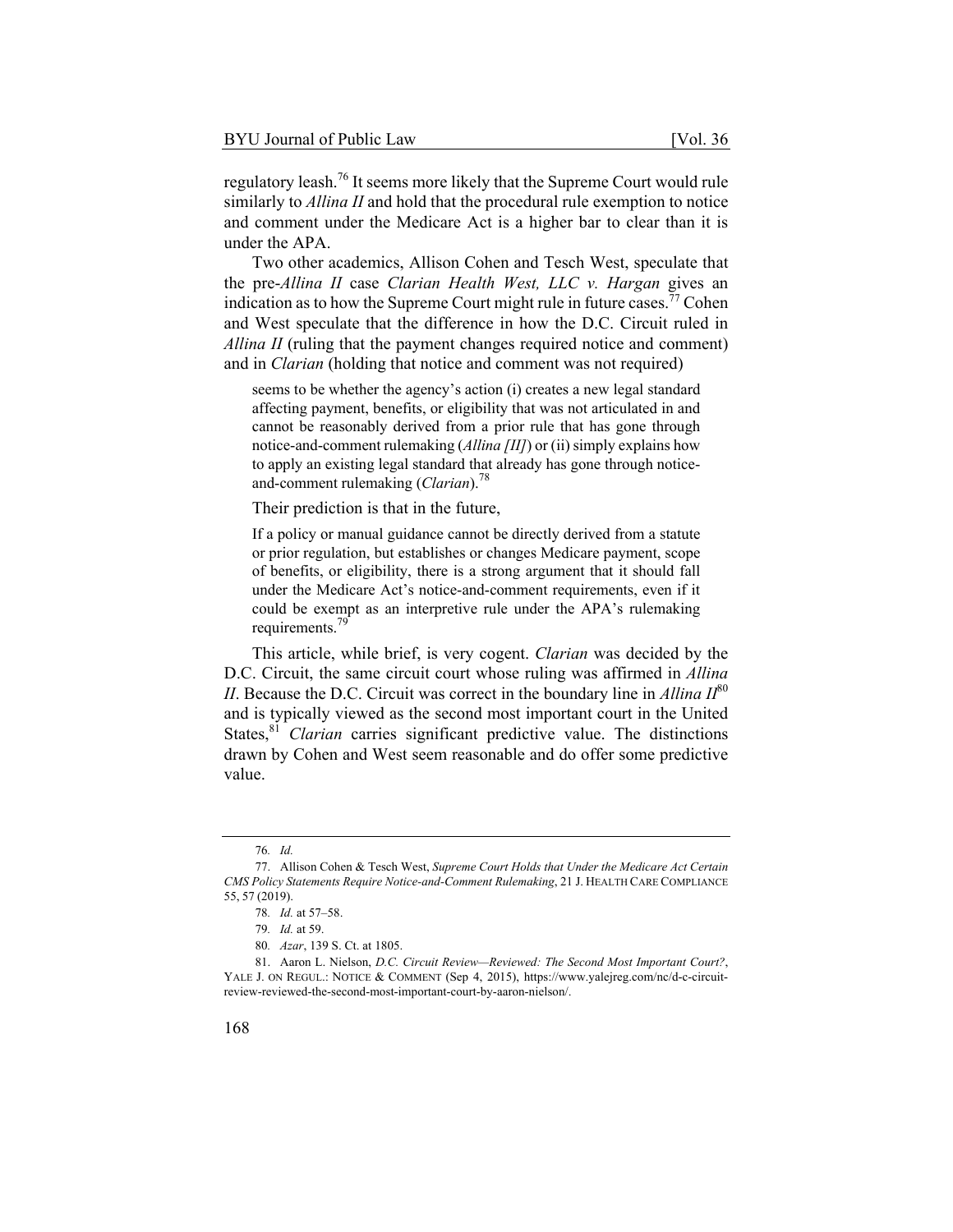#### VI. PROPOSED "SIMPLE SUBSTANTIVE TEST"

#### *A. Simple Substantive Test*

As is shown by the variety of legal tests used under both the APA and the Medicare Act, there is no consensus about what the "best" test is to determine the boundary between substantive and nonsubstantive rules. Indeed, there is no perfect test. Substantive boundary tests must be applied in a variety of situations, and this wide application means that each test has unique strengths and weaknesses. This paper makes no claim to have created the perfect test. Rather, this paper proposes a "rule of thumb" test that courts can use in determining whether a rule was unlawfully promulgated under the Medicare Act. This test is simple and would provide much needed guidance for CMS and for hospitals.

As the D.C. Circuit's decision was upheld by the Supreme Court, it seems reasonable to adopt the D.C. Circuit's definition of a substantive legal standard as "a standard that 'creates, defines, and regulates the rights, duties, and powers of parties."<sup>82</sup> However, this overarching standard is still somewhat nebulous. As such, a more specific test would be more useful for courts who are seeking to apply the D.C. Circuit's definition.

In determining whether a rule is a substantive legal standard, courts should ask the following questions. First, is there a substantial financial impact from the new rule? Second, does the rule require hospitals to enter into new contracts? Third, is the rule grounded in a rule passed by Congress or in a rule already passed through the notice-and-comment process? A weighing of the answers to the above questions will give courts a simple method to determine whether the rule was unlawfully created. For ease of use, these questions will be referred to as the "simple substantive" test. If a hospital finds that it has experienced a substantial financial impact, or has been required to enter into new contracts, or that the rule is not grounded in legislative or other regulatory rules, the court should presume that the rule is unconstitutional. While this presumption can be rebutted after further analysis of the situation, it is a useful and simple starting point not only for the courts but also for the regulated parties.

<sup>82.</sup> Allina Health Servs. v. Price, 863 F.3d 937, 943 (D.C. Cir. 2017) (quoting *Substantive Law*, BLACK'S LAW DICTIONARY (10th ed. 2014)).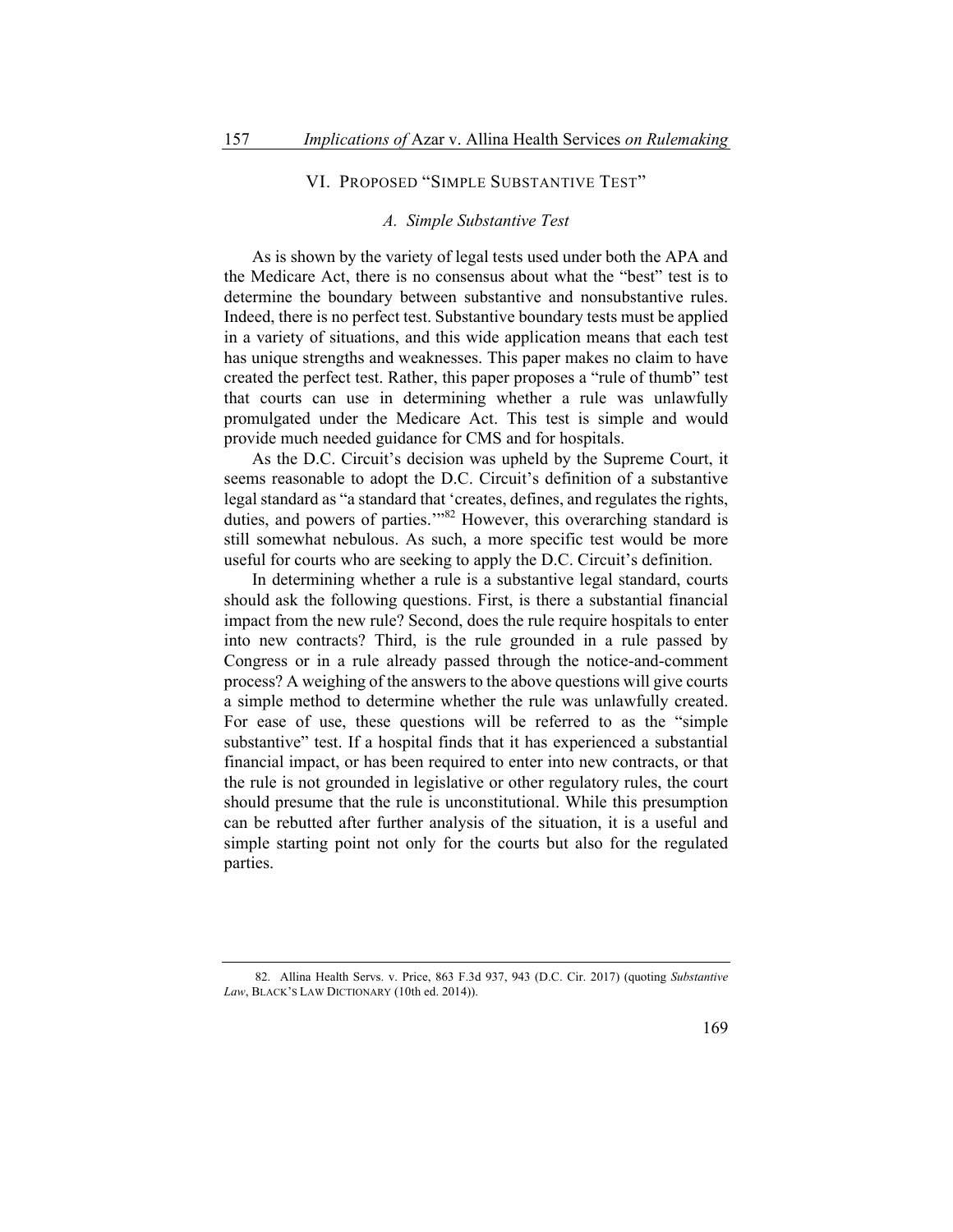#### *B. Substantial Financial and Contractual Impact*

The first prong is whether there is a substantial financial impact from the new rule. This is somewhat of a paradigm shift. Many tests, such as the "impact on agencies" test, focus on the effect of the rule on the agency. Indeed, much of administrative law focuses on *how* the agency passes a rule rather than on the *substance* or *impact* of that rule.<sup>83</sup> A paradigm shift in this prong seems appropriate because the definition used by the D.C. Circuit focuses on the "rights, duties, and powers of parties," which includes the regulated parties. The right to own money and property was one of the rights fought for in the American Revolution, and much of the federal Constitution protects that right from government overreach. $84$  As this is a critical right, it is appropriate to have a prong that uses money as a proxy to measure how much the government is overstepping its bounds.

The second prong similarly is a paradigm shift but focuses on the impact felt by the hospitals on their right and freedom to contract. This was a critical part of the analysis in *Select Specialty*, in which the District Court noted with disapproval that the substantive CMS policy required the hospitals to contract with and participate in state Medicare programs.<sup>85</sup> As the right to contract<sup>86</sup> is a fundamental right that courts have typically been solicitous of, $87$  it is of little surprise that the District Court took care to strike down CMS' attempt to unilaterally force hospitals to contract with certain third parties. As that case is one of the few on point in this area of the law, a prong focusing on contracts seems worthy of inclusion in the simple substantive test.

It is worth noting that these first two prongs both resemble the "substantial impact" that was rejected by the Supreme Court in *Vermont Yankee*. 88 However, *Vermont Yankee* dealt with the standard under the APA, not the Medicare Act. Additionally, the Medicare Act decisions seem to be trending towards something resembling the substantial impact test. The Supreme Court in *Allina II* found the amount of money involved in the Medicare Act to be a significant part of its analysis. Additionally,

<sup>83</sup>*. E.g.,* Portland Cement Ass'n v. Ruckelshaus, 486 F.2d 375 (D.C. Cir. 1973).

<sup>84</sup>*. E.g.,* U.S. CONST. amend. V (the Takings Clause).

<sup>85.</sup> Select Specialty Hosp.-Denver, Inc. v. Azar, 391 F. Supp. 3d 53, 69 (D.D.C. 2019).

<sup>86.</sup> The right to contract includes not only the ability to enter into contracts but also the ability to choose who to enter into contracts with, as well as the ability to set terms.

<sup>87.</sup> The right to contract has long been part of American law and was derived from England. Perhaps the greatest example of the importance of the right to contract is the hesitation courts show to void contracts made by parties. They typically only do so when there is clear fraud or a party is deemed incapable of making a contract.

<sup>88.</sup> LAWSON, *supra* note 8, at 447.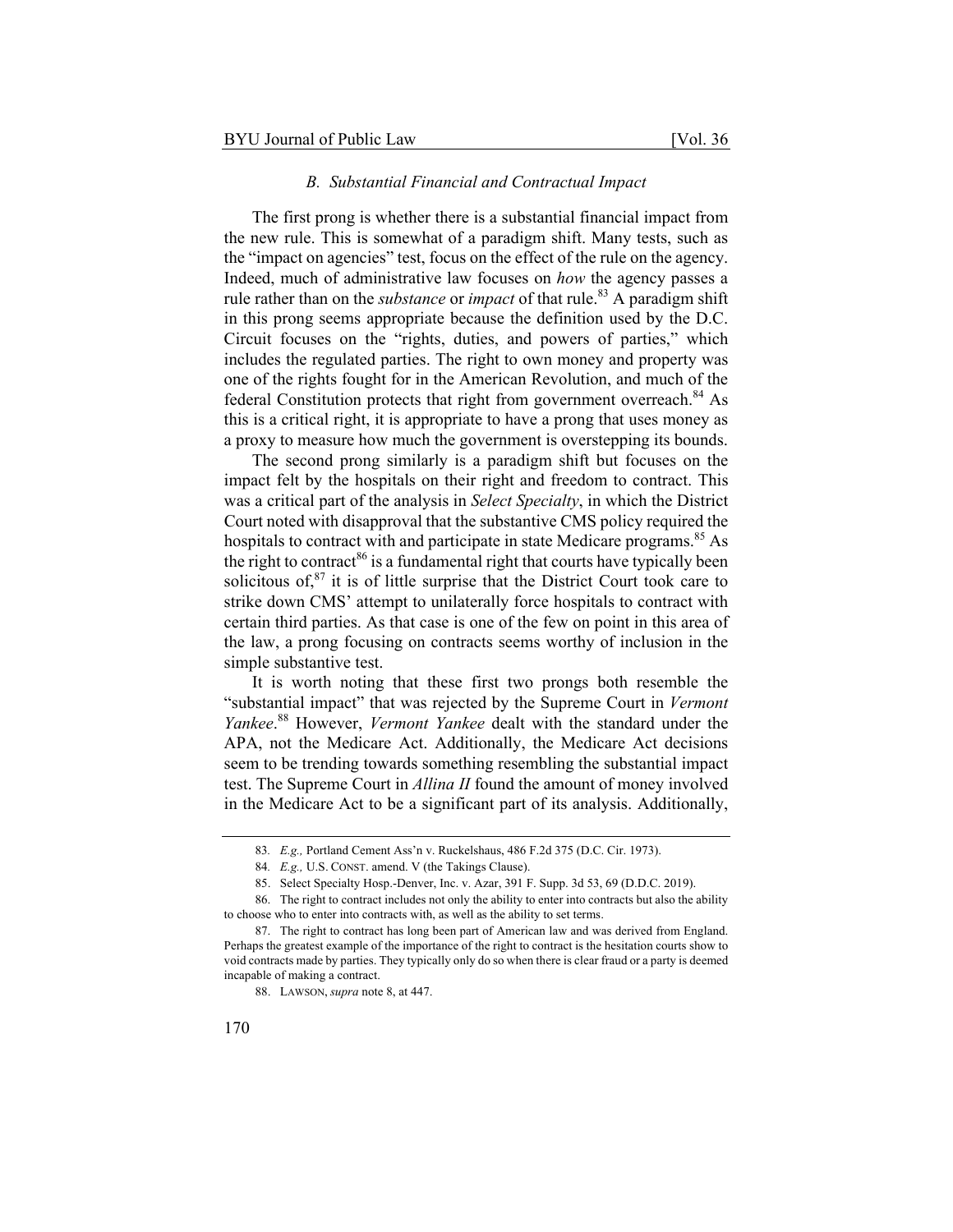the D.C. Circuit focused its definition on "the rights, duties, and powers" of the regulated parties under the Medicare Act. As such, it seems appropriate to focus on whether the promulgated rule had a substantial impact on the rights of the regulated parties.

It also seems appropriate to focus the analysis on the financial impact and contracting impact instead of on whether substantial impact is felt in *any* area by hospitals. The right to protect one's property and money from government interference is a fundamental right under the federal Constitution and played a significant role in *Allina II*. The right to contract has also long been viewed as a fundamental right<sup>89</sup> and was the crux of the matter in *Select Specialty*. Thus, it is reasonable to focus the simple substantive test on the impact felt in those two areas. While it is possible to group the two prongs together under a more general heading of "Is the government changing any key rights?," that question is too broad and nebulous to actually be of use to courts.

#### *C. Legal Justification*

The third prong is whether the rule is grounded in a rule passed by Congress or in a rule already passed through the notice-and-comment process. This rule borrows somewhat from the first prong of Judge Williams' *American Mining* test, which asked in part "whether in the absence of the rule there would not be an adequate legislative basis for enforcement action or other agency action to confer benefits or ensure the performance of duties."90 This prong is part of the simple substantive test because of the strong preference demonstrated by the Supreme Court towards the notice-and-comment procedure in *Allina II*. The Supreme Court stated that the notice-and-comment process is vitally important as it provides fair warning to affected parties and "affords the agency a chance to avoid errors and make a more informed decision."<sup>91</sup>

This strong preference indicates that the Supreme Court prefers for rules to be made via notice and comment whenever possible. It also indicates that rules not made by that preference are more suspect in the eyes of the Supreme Court. As such, if a rule is not thoroughly grounded in legislative laws or rules made via notice and comment, it is more likely that the promulgated rule will be deemed to be substantive.

<sup>89.</sup> David P. Weber, *Restricting the Freedom of Contract: A Fundamental Prohibition*, 16 YALE HUM. RTS. & DEV. L.J. 51, 52 (2013).

<sup>90.</sup> Am. Mining Cong. v. Mine Safety & Health Admin., 995 F.2d 1106, 1112 (D.C. Cir. 1993).

<sup>91.</sup> Azar v. Allina Health Servs., 139 S. Ct. 1804, 1816 (2019).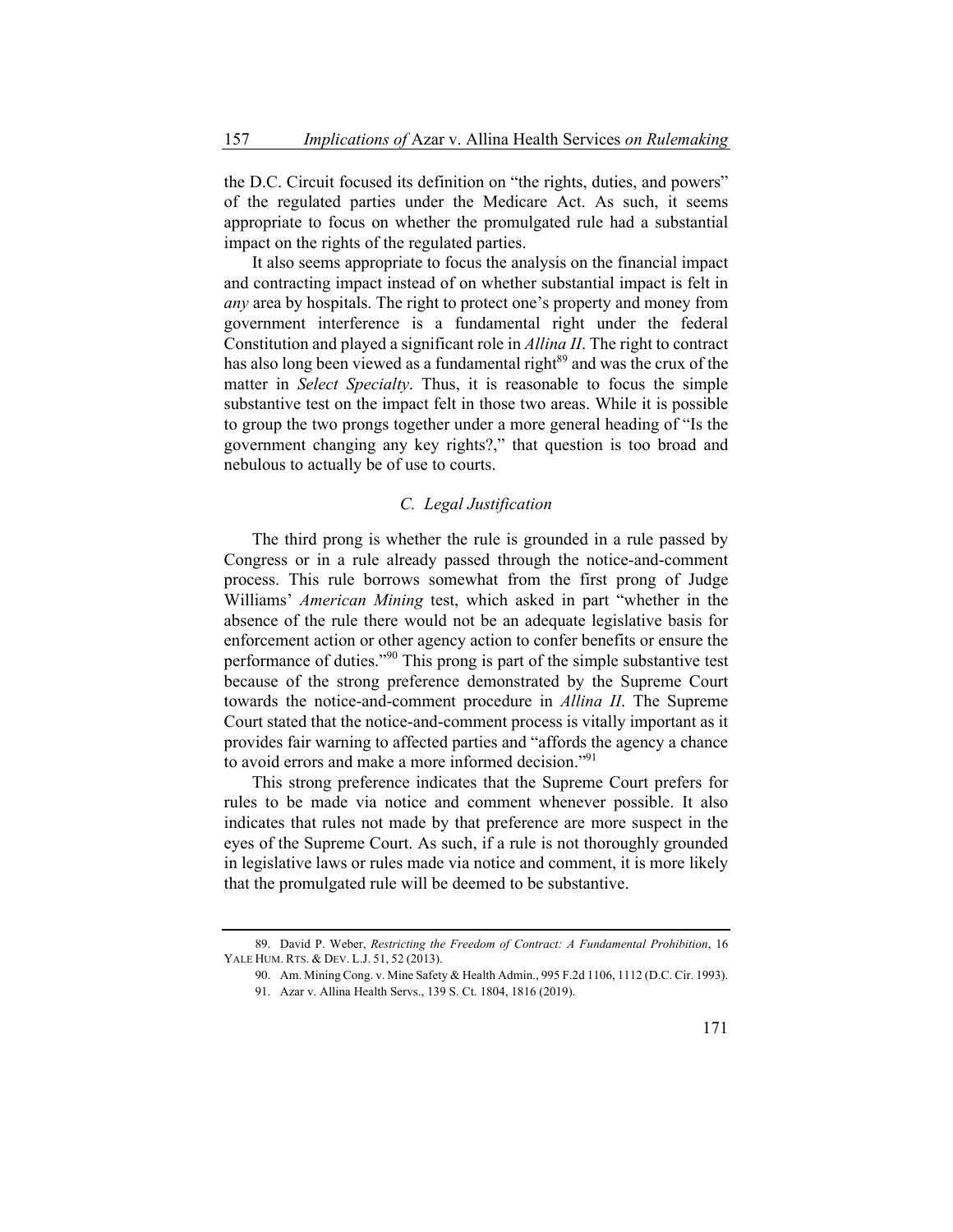#### *D. Ignored Prior Tests*

It is worth noting what tests were *not* incorporated into the proposed simple substantive test. The most prominent one that is missing is whether the promulgated rule has "legal effects." This question is the standard applied in *Pacific Gas* and *American Mining*, two APA cases, and is still used today. There are two reasons that this test was not incorporated into my proposed Medicare Act test. First, as Professor Gary Lawson has pointed out, the legal effects test still allows agencies to regulate through threat using policy statements because regulated parties go to great lengths to comply with policy statements. <sup>92</sup> Second, the test is hard to operationalize, as seen through the amount of variants that have been created of the legal effects test. Third, some prongs of Judge Williams' *American Mining* test, such as whether the rule is grounded in a legislative rule, are already incorporated into the above test.

The other prominent test that was not incorporated into the simple substantive test is the "impact on agencies" test from *United States Telephone*. This test was excluded because the test requires a significant sample size of agency action. In *United States Telephone*, the Supreme Court reviewed over 300 cases to determine whether the agency was bound to the rule.<sup>93</sup> Requiring a large sample size, by default, requires regulated parties to be regulated for a significant amount of time before challenging the action. It is more efficient to have a test that can be used to determine whether to challenge an agency action *before* the rule takes effect.

#### VII. CONCLUSION

In *Allina II*, the Supreme Court made clear that the APA boundary between substantive and nonsubstantive legal standards does not apply to the substantive boundary under the Medicare Act. This has caused some confusion in the Medicare industry. To ameliorate this confusion, this paper proposes a "rule of thumb" to aid hospitals in their decision-making. This "simple substantive test" consists of three prongs. First, is there a substantial financial impact from the new rule? Second, does the rule require hospitals to enter into new contracts? Third, is the rule grounded in a rule passed by Congress or in a rule already passed through the noticeand-comment process? If a court finds that the rule has a substantial

<sup>92.</sup> LAWSON, *supra* note 8, at 446.

<sup>93.</sup> U.S. Tel. Ass'n v. FCC, 28 F.3d 1232, 1235 (D.C. Cir. 1994).